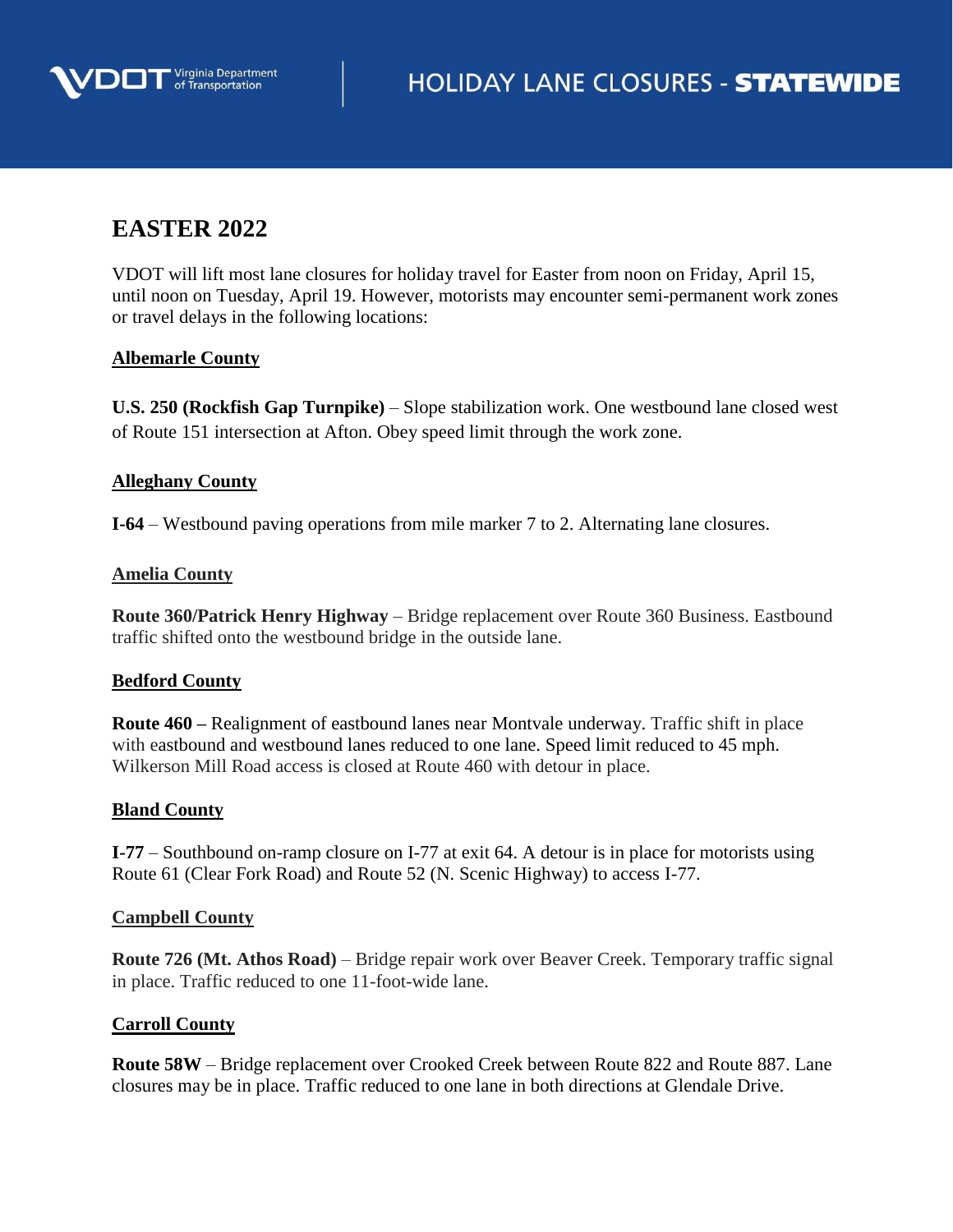

# **City of Chesapeake**

**I-64** – Widening interstate between I-264/Bowers Hill and Battlefield Boulevard. Speed limit reduced to 55 mph in both directions through the work zone.

## **Chesterfield County**

**Route 10/W. Hundred Road** – Road widening between Bermuda Triangle Road and Rivers Bend Boulevard in both directions. The speed limit will be reduced to 45 mph. A double lane shift toward the north in the westbound direction will be in place.

**Route 10/W. Hundred Road** – Interchange improvements at I-95. Right shoulder closures in place at the ramp from Route 10 westbound to I-95 northbound, Route 10 westbound from Chestnut Hill Rd to I-95 and I-95 northbound from the on-ramp approaching Route 288. There will be a lane transition shift on Route 10 eastbound starting at Old Stage Road.

**Route 10/Ironbridge Road** – Road widening from Frith Lane to west of Whitepine Road. Right turn lane closures in place from Route 10 westbound to Frith Lane and from Route 10 westbound to Lucy Corr Blvd. Left turn lane closure in place from Route 10 eastbound to Lucy Corr Blvd. Shoulder closures in place in both directions.

**I-95 over Route 608/Reymet Road** – Bridge rehabilitation. Long term shoulder closures with barriers in place on I-95 north and south near mile marker 63.5.

## **Craig County**

**Route 311** – Bridge replacement over Meadow Creek. Traffic reduced to one lane with a temporary signal to control traffic. Width restriction 9 feet. Speed limit reduced to 35 mph. Signed detour in place on Allen Street.

## **Fauquier County**

**U.S. 17 (Marsh Road)** – Replacing southbound bridge over the railroad and Route 805 (Bealeton Road). One southbound lane closed. Lane closure will remain in place for the majority of the project.

## **Frederick County**

**Route 522** – Replacing southbound bridge over Opequon Creek. Single-lane traffic in each direction using northbound bridge. Work zone speed limit 45 mph.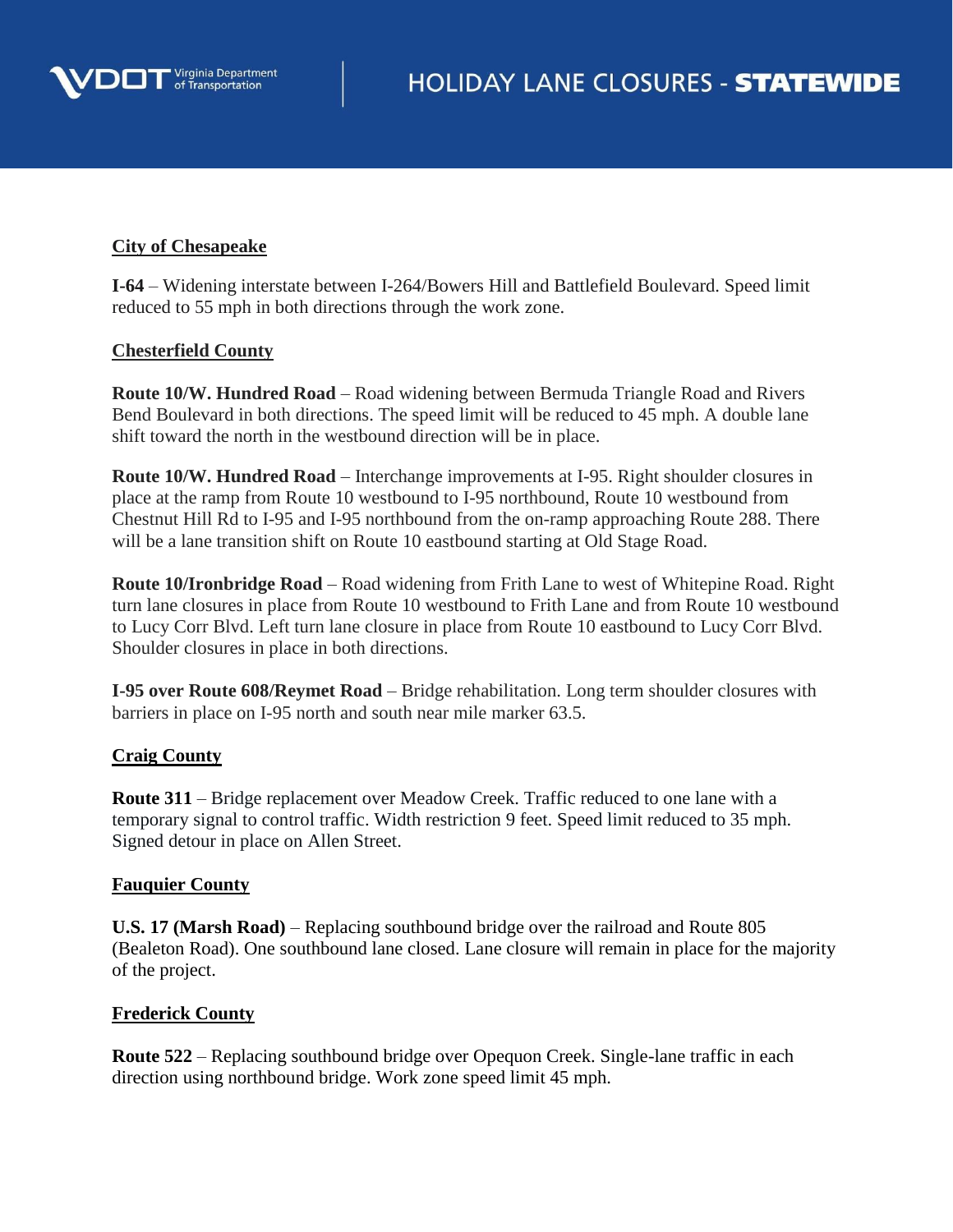

## **Isle of Wight County**

**Route 460** – Bridge Replacement. Route 460 east closed between Zuni Circle and Tucker Swamp Road (Route 635). East- and westbound traffic shifted to the westbound lanes. Barriers and markers used to delineate lanes. Wide loads exceeding 10 feet 6 inches advised to use alternate routes.

**Route 638 (Mill Creek Drive)** – Bridge Replacement. Route 638 will be closed to through traffic in both directions between Route 645 (Yellow Hammer Road) and Mill Creek Trail with a signed detour in place.

**Route 690 (Ennis Mill Road)** – Bridge Replacement. Route 690 closed in both directions to through traffic between Route 460 (Windsor Boulevard/Pruden Boulevard) and Route 606 (Five Forks Road) with a signed detour in place.

## **James City County**

**Route 612 (Longhill Road)** – Widening Longhill Road from east of Williamsburg West Drive to Glenburnie Road. Speed limit reduced to 35 mph in both directions through the work zone.

**Route 199** – Wall rehabilitation. Daytime single-lane closures on Route 199 east (Humelsine Parkway) between Colonial Parkway and Mounts Bay Road from 9 a.m. and 3 p.m., with longterm stationary right shoulder closure in place.

**Route 143** – Single-lane closure on Route 143 (Merrimac Trail) east near Route 238 (Yorktown Road).

## **City of Newport News**

**Route 173 (Denbigh Boulevard) –** Bridge replacement over I-64 between Jefferson Avenue and Warwick Boulevard. Bridge traffic reduced to one lane in each direction. Access to and from Denbigh Boulevard at Richneck Road closed. Shoulders closed with concrete barriers in place on I-64 in both directions at overpass. Long-term lane shift in place on I-64 west at overpass with concrete barriers.

## **City of Norfolk/City of Hampton**

**I-64 (East and west from Settlers Landing Road to I-564)** – Roadway widening. All travel lanes open. Concrete barriers in place along the shoulder.

● W. Evans Street from Executive Drive to Granby Street closed in both directions. Detour in place.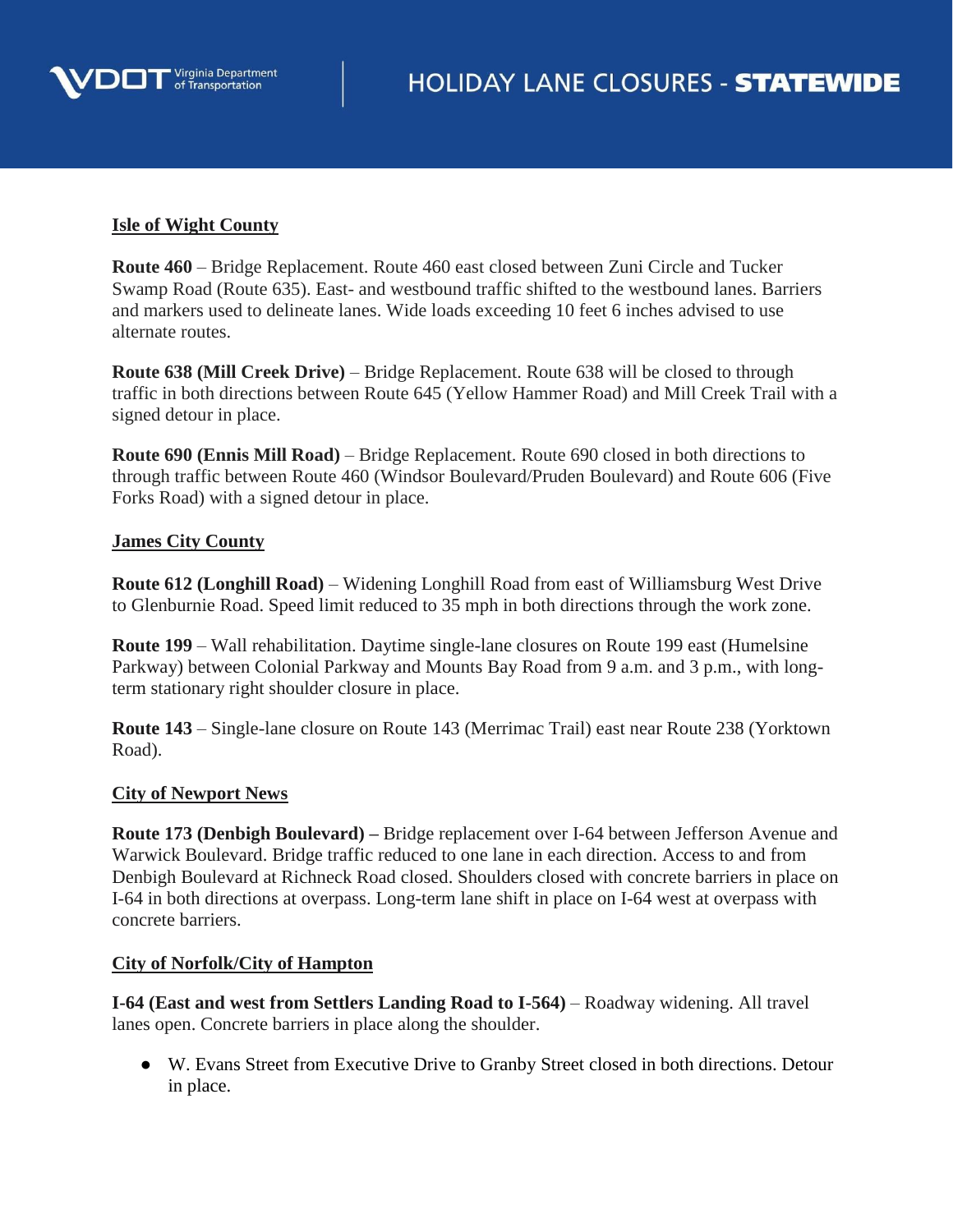

- Mallory Street Bridge over I-64 The lane capacity has been reduced to one lane in each direction.
- Mason Creek Road under the I-64 overpass closed in both directions. Detour in place.

# **City of Norfolk/City of Virginia Beach**

**I-64/I-264 Interchange** – Roadway widening and interchange improvements on I-264 between Newtown Road (exit 15) and Witchduck Road (exit 16). New traffic pattern in place with the opening of a new off-ramp from I-264 east to northbound Newtown Road (exit 15b).

# **Page County**

**Route 211** – Replacing westbound bridge over Shenandoah River South Fork. Single-lane traffic in each direction using eastbound bridge. Work zone speed limit 45 mph.

# **City of Petersburg**

**I-95 south bridge over South Crater Road (Route 301)** – Bridge deck replacement. Long term ramp and lane closures in place near mile marker 50.

**S. Crater Road (Route 301) beneath I-95** – Bridge deck replacement. All southbound lanes closed with a detour in place.

# **Pulaski County/Montgomery County**

**I-81 Bridge Over New River** – Replacing northbound bridge over the New River at the Pulaski/Montgomery County line. Lane and shoulder closures in place between mile markers 103 and 105. Speed limit reduced to 60 mph. Width restriction is 11 feet.

# **City of Richmond**

**Laburnum Avenue (Route 197) to I-64 west** – Bridge rehabilitation. Ramp closure from Laburnum Avenue to I-64 west.

**N. 1st Street over I-95** – Bridge repair. Long term shoulder closures and temporary night lane closures on I-95 near mile marker 75. Northbound N. 1st Street closed between Baker and Duval Streets.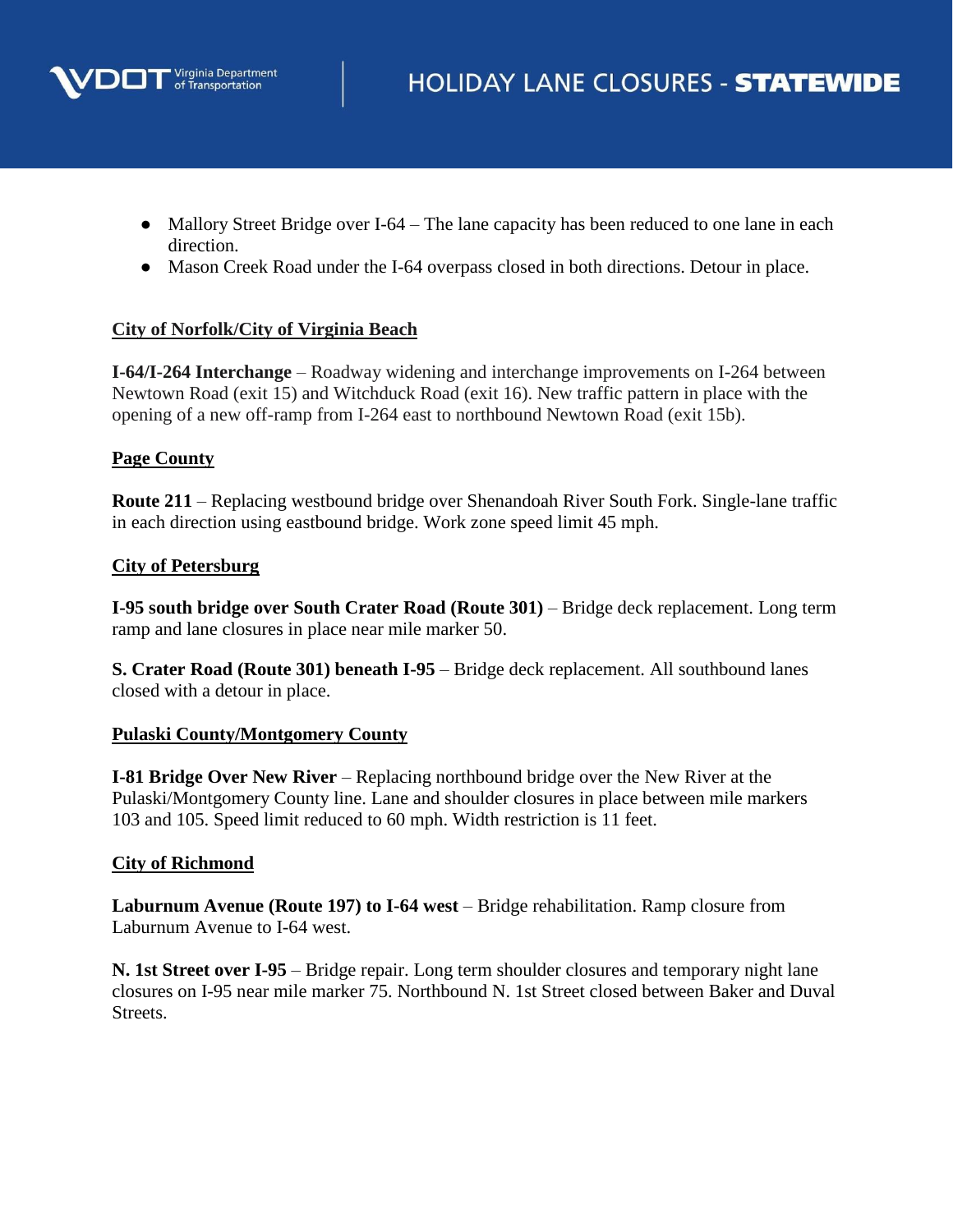

# **Roanoke City**

13<sup>th</sup> Street – Safety improvements on a portion of 13<sup>th</sup> Street SE in Roanoke. Southbound 13<sup>th</sup> Street traffic detoured using Norfolk Avenue onto 12<sup>th</sup> Street to Tazewell Avenue. Northbound 13<sup>th</sup> Street open to traffic. Flaggers possible. Speed limit is 25 mph.

## **Roanoke County**

 **I-81, Exit 137-141 –** Road widening along a five mile section of northbound and southbound I-81 in Roanoke County and the city of Salem. Barrier wall being installed. Nighttime lane closures. Daytime shoulder closures.

## **Scott County**

**Route 23** – Rehabilitating bridges over Speers Ferry on Route 23 in Scott County. The northbound bridge is closed and traffic is restricted to one, 11-foot-wide lane in each direction across the southbound bridge.

## **Smyth County**

**I-81** – Replacing bridges near mile marker 52 in the Atkins area of Smyth County. Traffic is shifted with no shoulders. The speed limit is reduced to 60 mph in the work zone.

**I-81** – North and southbound shoulder closures due to extending the northbound acceleration lane near exit 47 in the Marion area. Be alert to narrow or closed shoulders.

## **Southampton County**

**Route 189 (South Quay Road)** – Bridge replacement. Route 189 closed in both directions between Route 58 and Route 714 with a signed detour in place.

**Route 671 (General Thomas Highway) –** Bridge replacement.Route 671 closed between Shady Brook Trail and Handsom Road with a signed detour in place.

## **Stafford County/Spotsylvania County/City of Fredericksburg**

**I-95** – Improve95 construction projects. Between exits 148 (Quantico) and 126 (Spotsylvania). Shoulder closures along I-95 northbound and southbound.